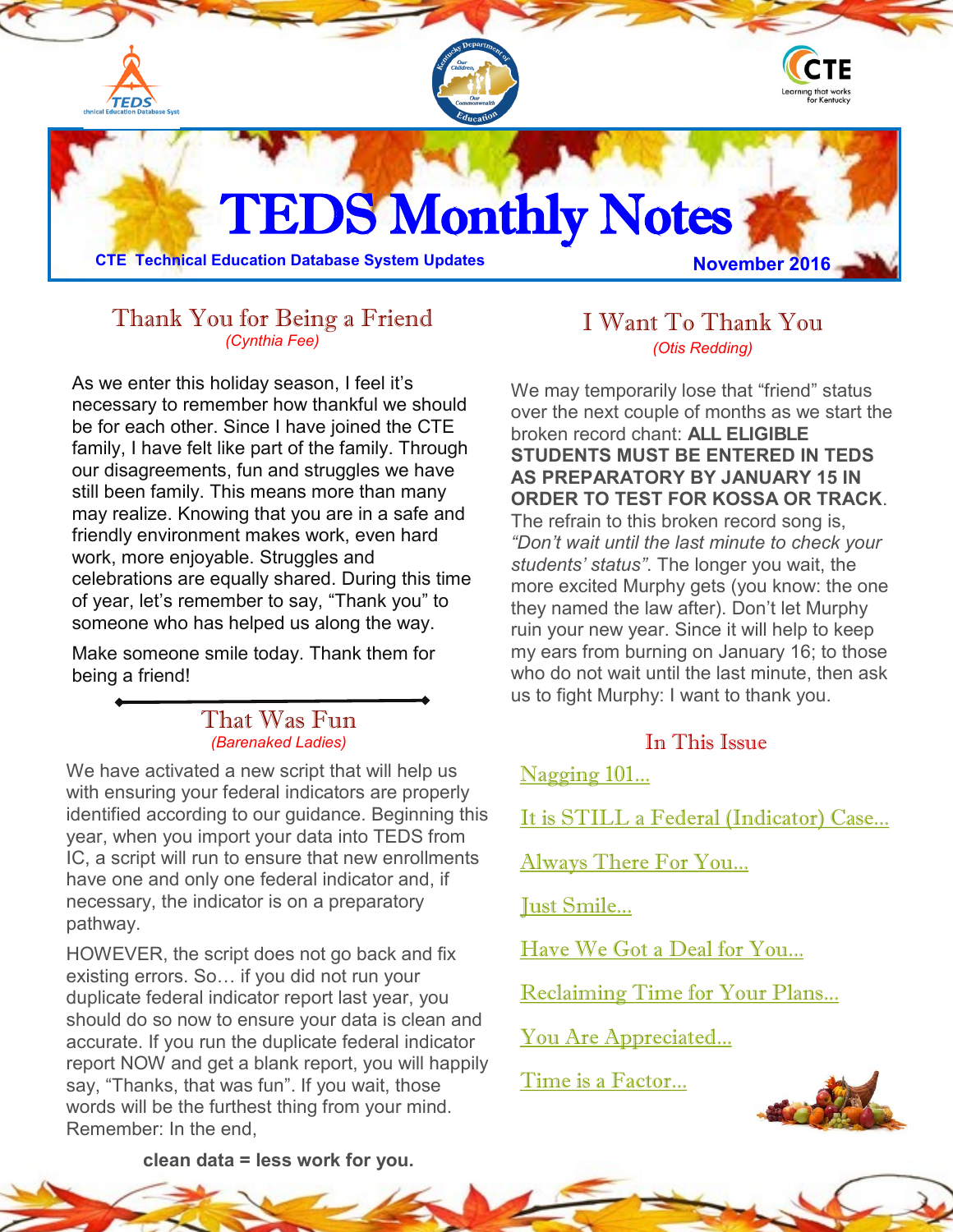#### Thankful *(Kelly Clarkson)*

<span id="page-1-0"></span>We are entering the season for travel and vacations. To ensure that you always have up to date information and guidance for TEDS, we have created a wonderful little spot on the website with **Step-by-[Step](http://education.ky.gov/CTE/teds/Pages/TEDSStepbyStep.aspx))** instructions for all your basic TEDS needs. This way, when you send email to the TEDS staff and get that out of office message, you will be thankful as you remember there is a place to go for help while we are gone. Additionally, we send these monthly newsletters and other necessary updates. Make sure you are receiving these by talking to your district WAAPOC to ensure your name is included in the person role manager. You can be identified as a Primary Point of Contact for CTE, TEDS Coordinator or CTE Coordinator. These are NOT about your official titles. This simply ensures you are receiving important information from CTE. As always, remember:

### **Read everything before you do anything…**



### I Have You to Thank *(Gavin DeGraw)*

It's January 16 and you are smiling. Yes, it is a holiday. However, you're smiling because all your students are ready for KOSSA and TRACK and they are all properly marked preparatory in TEDS to ensure they get test tickets.

You did not spend your weekend staring at a computer screen wondering why your last import went south on you. You realized that imports don't update until the next day and the deadline was going to fall on a weekend, so you didn't wait. You have actually been smiling since some time in December because you took care of it before the break (can't take chances with snow after all).

We are smiling too. Why? Because all your students are ready for KOSSA and TRACK and they are all properly marked preparatory in TEDS to ensure they get test tickets. As I grin from ear to ear, I realize that I have you to thank for this. You paid attention to the reminders (and nagging) to make sure your students records were up to date and correct in TEDS before it was too late.

**LOPOYP DNCA EOM**



*2*

# Thank You (I Won't Complain) *(Fred Hammond)*

Do you want to feel confident your next IC import won't alter the work you've done in TEDS? Make it a point to use the **TEDS vs IC** Data Update Cheat Sheet.

We can now guarantee that you will never have your Infinite Campus import undo the work you have done in TEDS. Yes, GUARANTEED. *If you follow this handy dandy cheat sheet and do as it says*, you can run imports from Infinite Campus everyday and NEVER hurt the data you have updated directly in TEDS. You see, this cheat sheet can provide the confidence to run unlimited imports as needed to update your enrollment information and not worry about the other work you have done in TEDS *as long as you follow this cheat sheet*.

It is important to understand that sometimes it is fun to be redundant, reiterative and repetitious. It can make it easy to think, "Thank you. I won't complain" as you smile knowingly at someone else as they complain about all the work they just lost because of an import. Then you can remind them about the "cheat sheet" on the TEDS **Step-by-[Step website](http://education.ky.gov/CTE/teds/Pages/TEDSStepbyStep.aspx))** ([http://education.ky.gov/CTE/teds/Pages/](http://education.ky.gov/CTE/teds/Pages/TEDSStepbyStep.aspx) [TEDSStepbyStep.aspx\)](http://education.ky.gov/CTE/teds/Pages/TEDSStepbyStep.aspx).